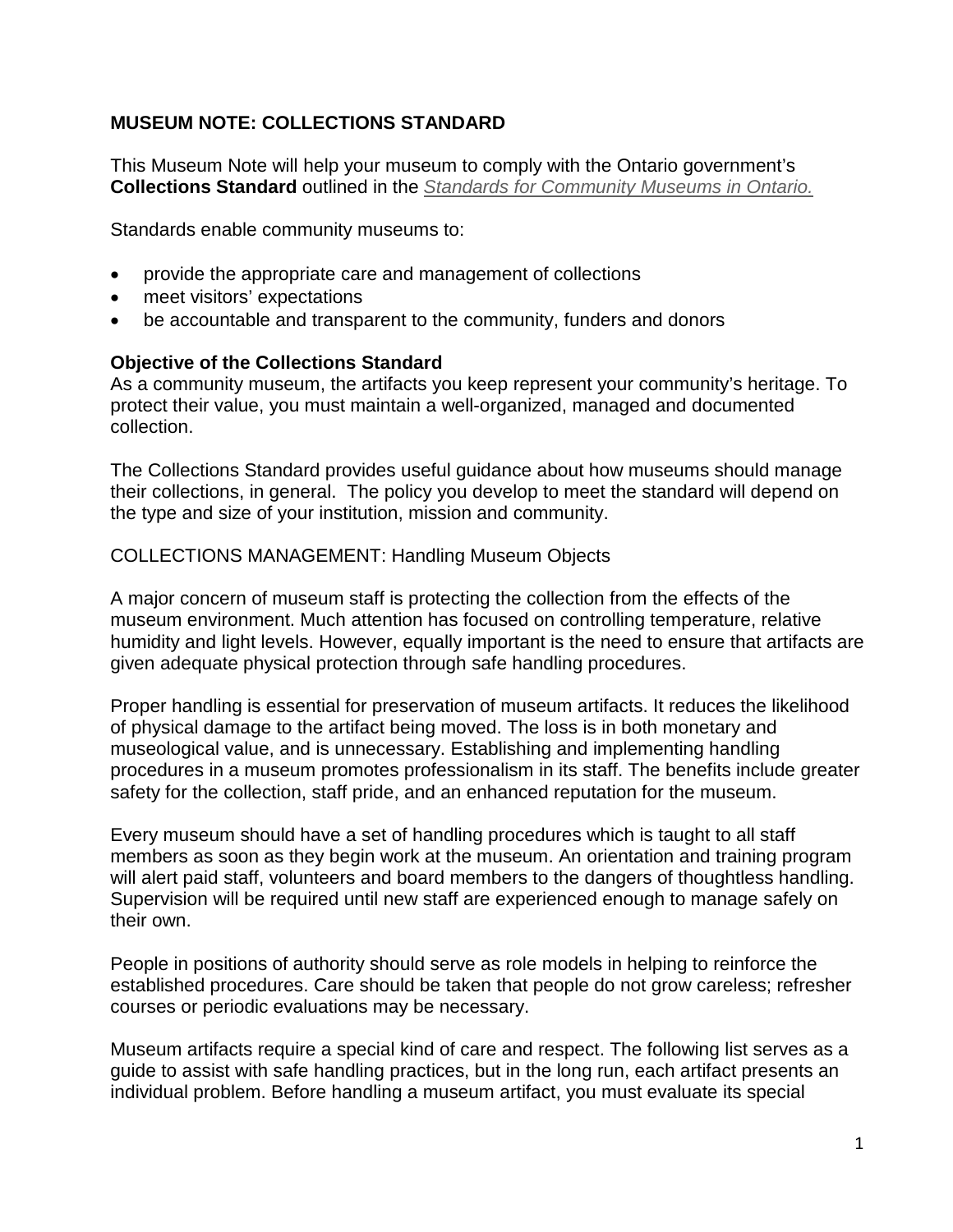needs. By combining common sense and the following rules, you may determine the best solution to each problem.

Tragic consequences can be avoided by careful thought and preparation and a positive attitude towards artifact care.

#### **GENERAL RULES:**

Handle museum artifacts as little as possible.

Handling should be done only by properly trained staff.

Do not hurry.

Handle each object as if it were the most precious.

Cleanliness is essential.

No smoking, drinking or eating around objects.

No pens or sharp objects around objects.

If a mishap occurs, record the damage in a condition report. Keep and label detached parts.

# **BEFORE YOU PICK UP AN OBJECT**

Determine whether your hands are properly protected. Are they clean? Should you be wearing gloves?

- Cotton gloves should always be used when handling metal, paper, textiles, unglazed pottery, marble and other porous materials.
- Cotton gloves should not be worn while handling glass and glazed ceramics. To prevent slippage, hands should be clean and dry or latex/vinyl gloves should be worn.

Examine the object carefully and learn its strengths and weaknesses. Be wary - there may be internal weakness or old (and weak) repairs that are not obvious to the naked eye.

Are you wearing a belt buckle, likely to scratch the artifact? Should you remove your jewelry?

If it is too heavy to handle on your own - get help! Discuss each person's role before moving the artifact.

### **WHEN YOU PICK AN OBJECT UP**

Use both hands.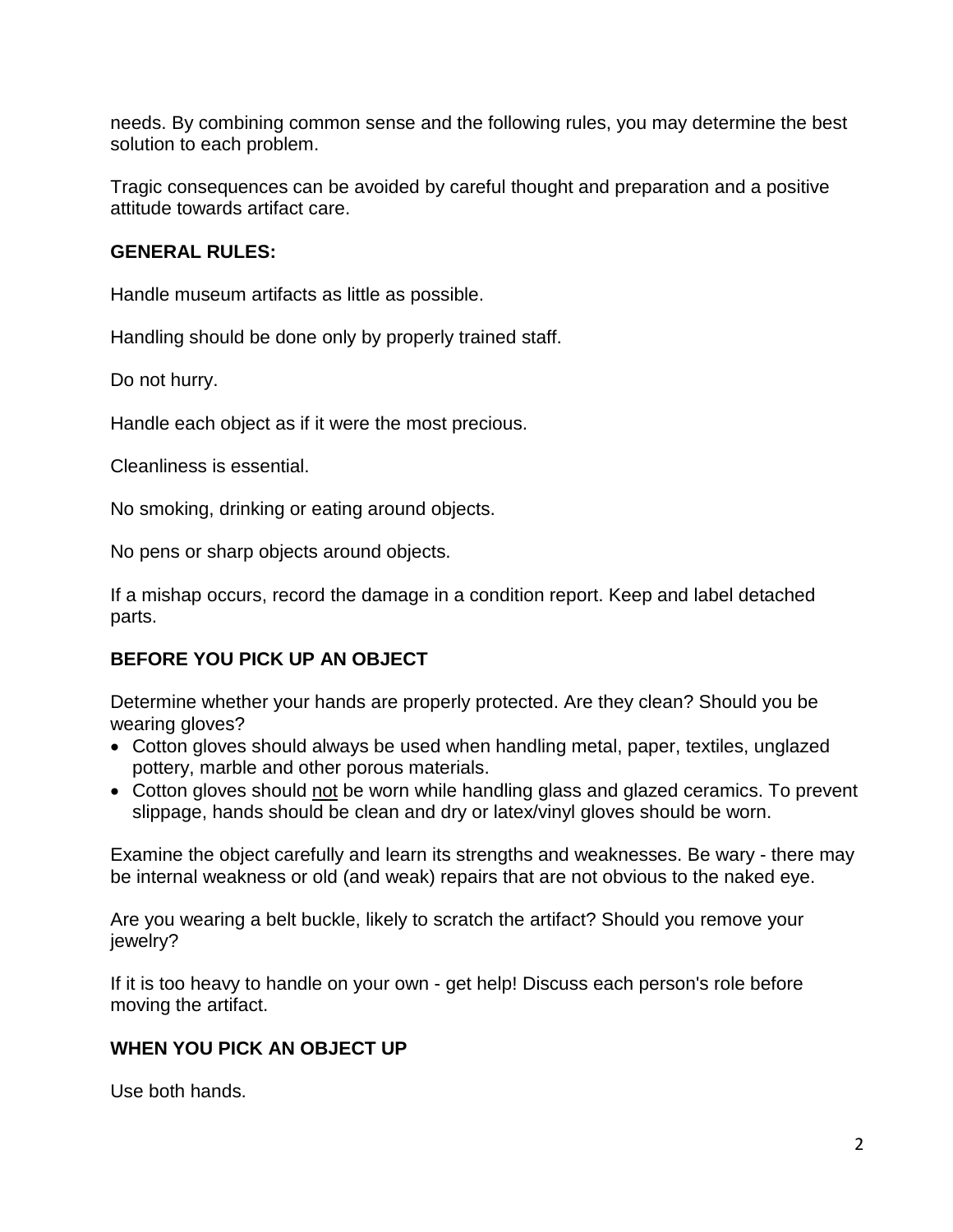Never pick it up by the handle, rim or a projecting part.

Pick it up by its most solid component.

Handle only one object at a time.

### **WHEN YOU MOVE AN OBJECT**

Plan your route (be sure all doors will be open) and prepare a place ahead of time to receive the artifact.

Support all objects while in transit by making use of a carrying tray (for small objects), or rigid supports (for paper or flat textiles), or a trolley (for heavy or large objects).

Never carry dissimilar materials together (e.g. metal and paper).

Place an object on its most stable surface.

Provide adequate padding to minimize vibration and abrasion.

Never drag an object. Never walk backwards.

Nothing should protrude beyond the edges of the container or cart.

# **SMALL DELICATE OBJECTS**

Carry in a padded carrying tray.

To avoid abrasion make use of tissue paper and/or polyethylene padding materials (e.g. Microfoam).

**FLAT FLEXIBLE OBJECTS** (e.g. paper documents, textiles, beaded items)

Always support these types of artifacts from below with a rigid support. Materials for rigid supports might include a piece of fabric-covered plywood, matboard, fluted polyethylene or polypropylene board (e.g. Cor-X, Coroplast). Choice will depend on the weight of the object.

The rigid support should be slightly larger than the artifact. For light artifacts (for example, a document) place a piece of matboard on top, to prevent air currents from lifting the artifact off the support while being moved.

**LARGE FLAT TEXTILES** (e.g. quilts and carpets)

Avoid folding. Roll around a large diameter tube (minimum 4") which has been covered with polyethylene sheeting and acid-free tissue. Once the artifact is rolled, secure it by tying with cloth tape.